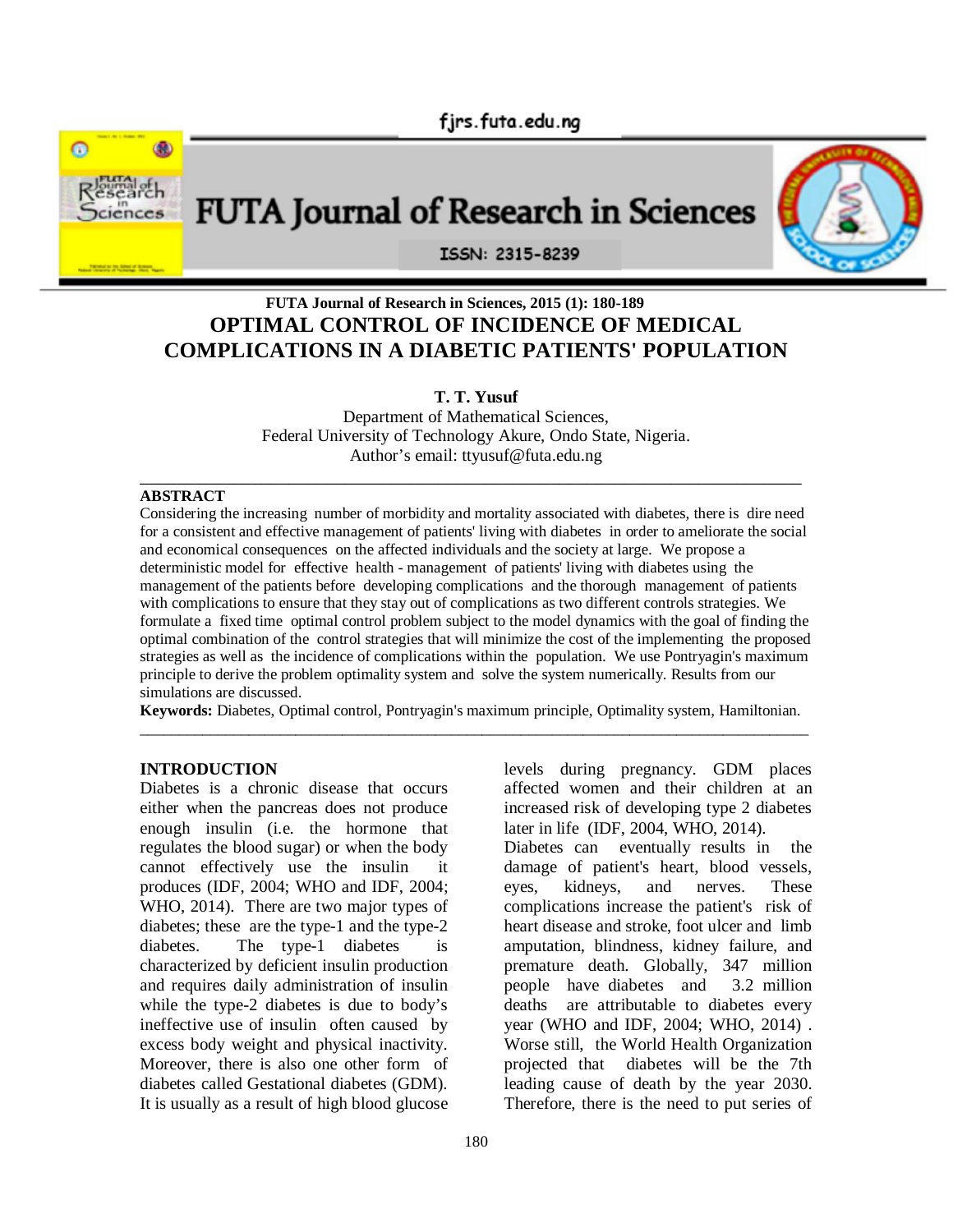effective measures in place to minimize the social and economic impact of the disease on patients and the society. Obviously, effective management of diabetic patients to delay or prevent complications and thorough management of patients with complications to get out of complications is one guaranteed way of consistently reducing the incidence of these complications.

Mathematical modelling and predictive biosimulations have been applied extensively in the treatment and control of spread of diseases like Diabetes, HIV/AIDS, Cancer, Tuberculosis, etc. In particular, a number of models have been developed to study diabetes as reviewed in the paper by Kansal (Kansal, 2004). Based on this critique, he concluded that each of the model is well suited for the purpose for which they are developed but there are limitations on how each of the model can be utilized.

In a related research work, Boutayeb *et al*. (2004) proposed a mathematical model for the dynamics of the population of diabetes patients with or without complications using a system of ordinary differential equations. The model was solved numerically and the results confirm diagnosis and recommendations given by specialists and experts in the field of diabetes and health management. The authors demonstrated that adequate investment in health care is a cost-effective strategy in controlling the incidence of diabetes and its complications (Boutayeb *et al.*, 2004).

Recently, optimal control theory has been used extensively in series of real-life applications. For instance, it was used in deriving control strategies for mitigating the spread of different infectious diseases (Joshi *et al*., 2006; Yan, Zou and Li, 2007; Gaff and Schaefer, 2009; Blayneh *et al.*, 2010). Also, the theory was used to evolve effective treatment strategies for the treatment of some deadly or terminal ailments/infections (Kirschner *et al*., 1997; Nanda *et al*., 2007; Fister and Donnelly, 2005).

In this paper, we applied optimal control theory to minimize the incidence of medical complications among diabetic patients using two different control strategies. In section two, we described the proposed model and its parameters. In section three, we formulated the modelled problem as an optimal control problem, derived the adjoint equations, characterized the optimal controls and obtain the optimality system. In section four, we numerically solved the resulting optimality system and discussed our findings.

# **THE MATHEMATICAL MODEL**

We consider the model proposed by Boutayeb *et al* (Boutayeb *et al.*, 2004) with some modifications and incorporate two control strategies. The model subdivides the diabetic patients' population into diabetics without complications D(t) and diabetics with complications  $C(t)$ ; where  $D(t)$ represents number of patients having diabetes without complications while C(t) represents number of patients having diabetes with complications. Thus, the total diabetic patients' population under consideration is given by  $N(t) = C(t) + D(t)$ . Suppose  $\Lambda$  denote the incidence of diabetes in the society which implies the average number of newly diagnosed diabetic cases per unit time and it is assumed that these detected cases are without complications.

Thus, the diabetic patients' population dynamics is given by the following system of ordinary differential equations: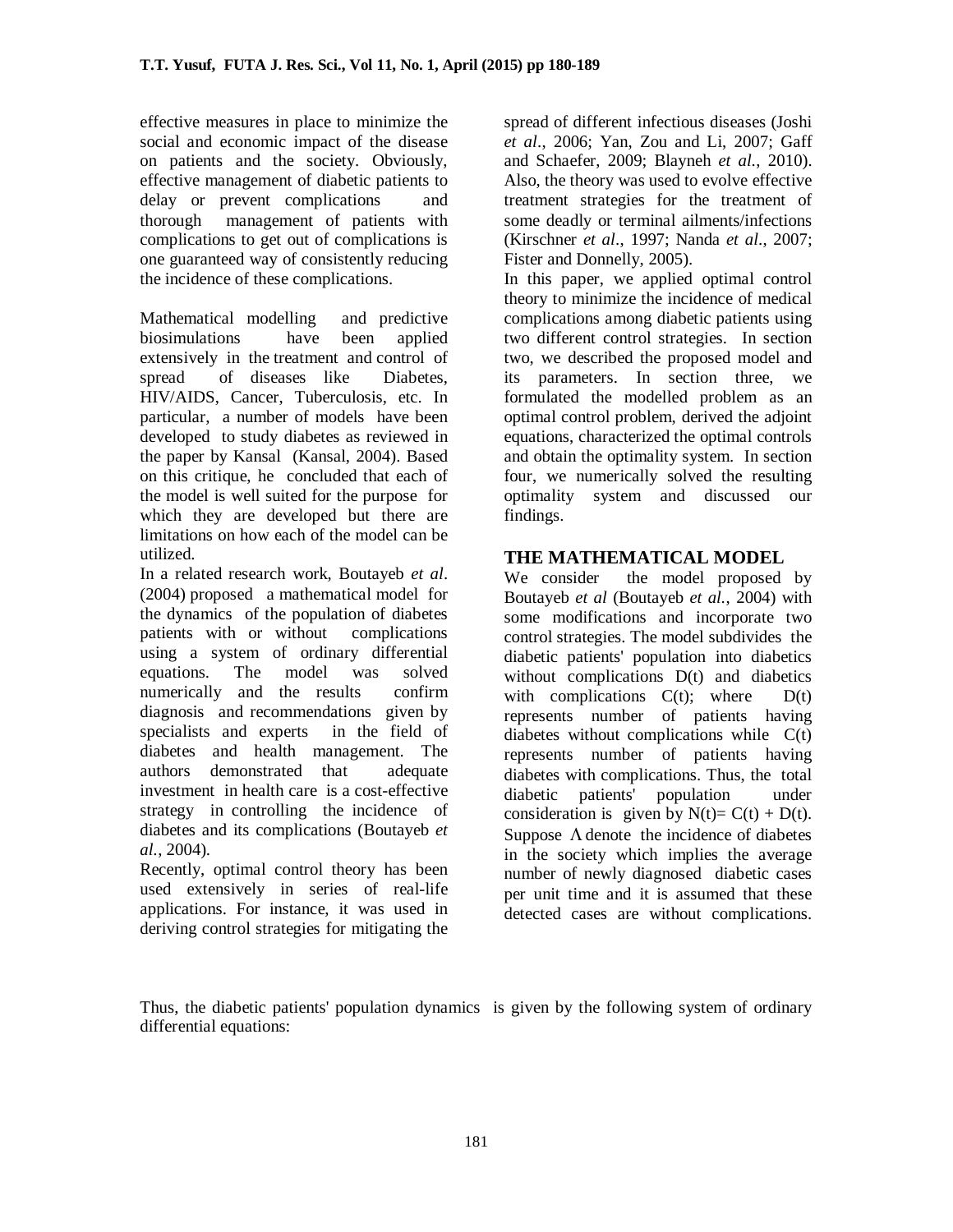$$
\begin{aligned}\n\frac{dD}{dt} &= \Lambda + u_2 \gamma C - (1 - u_1) \gamma D - \mu D \\
\frac{dC}{dt} &= (1 - u_1) \gamma D - u_2 \gamma C - \mu C - \delta C\n\end{aligned}
$$
\n(1)

and the total population  $N(t)$  satisfies the equation

$$
\frac{dN}{dt} = \Lambda - \mu N - \delta C
$$

The parameters for the model are defined in Table 1 below:

#### **Table 1: Description of parameters used in the model**

| Parameter | Description                                                   |
|-----------|---------------------------------------------------------------|
|           | average annual incidence of diabetes without complications    |
| $\mu$     | natural mortality rate                                        |
|           | probability of a diabetic developing complications            |
|           | rate at which complications are cured                         |
| $u_1$     | effective rate of medical management D class per unit time    |
| $u_2$     | effective rate of medical management of C class per unit time |
|           | Diabetes complications induced - death rate                   |

Note that  $\mu$  $\lim_{t\to\infty} N(t) \leq \frac{\Lambda}{\mu}$  However, under the dynamics described by (1), the region  $\Omega$  defined

by 
$$
\Omega = \{ (D, C) \in \mathbb{R}_+^2 \mid D + C \le \frac{\Lambda}{\mu} \}
$$
 is positively invariant.

#### **OPTIMAL CONTROL**

We define our objective functional as

$$
Z = \min_{u_1, u_2} \int_0^{t_f} (k_1 C + \frac{1}{2} k_2 u_1^2 + \frac{1}{2} k_3 u_2^2) dt
$$
 (2)

subject to system of equations (1) with appropriate states initial conditions and  $t_f$  is the final time while the control set U is Lebesgue measurable and it is defined as

$$
U = \{ (u_1(t), u_2(t)) \mid 0 \le u_i \le 1, \ i = 1..2, \ t \in [0, t_f] \}
$$
 (3)

and the weight constants  $k_1, k_2, k_3$  are the relative weights and helps to balance each terms in the integrand so that any of the terms does not dominate. Here, it is important to note that  $k_2$ ,  $k_3$  are relative measures of the cost or effort required to implement each of the associated control strategies while  $k_1$  is the relative measure of the importance of reducing the number of patients in the  $C(t)$  class.

The upper bound for each of the controls  $u_{1max}$ ,  $u_{2max}$  will depend on the budget allocated for the execution of each of the control strategies. For instance, we shall hypothetically set  $u_{1max} = 0.75$ ,  $u_{2max}$  =0.5 in our subsequent simulations. We wish to determine the optimal combination of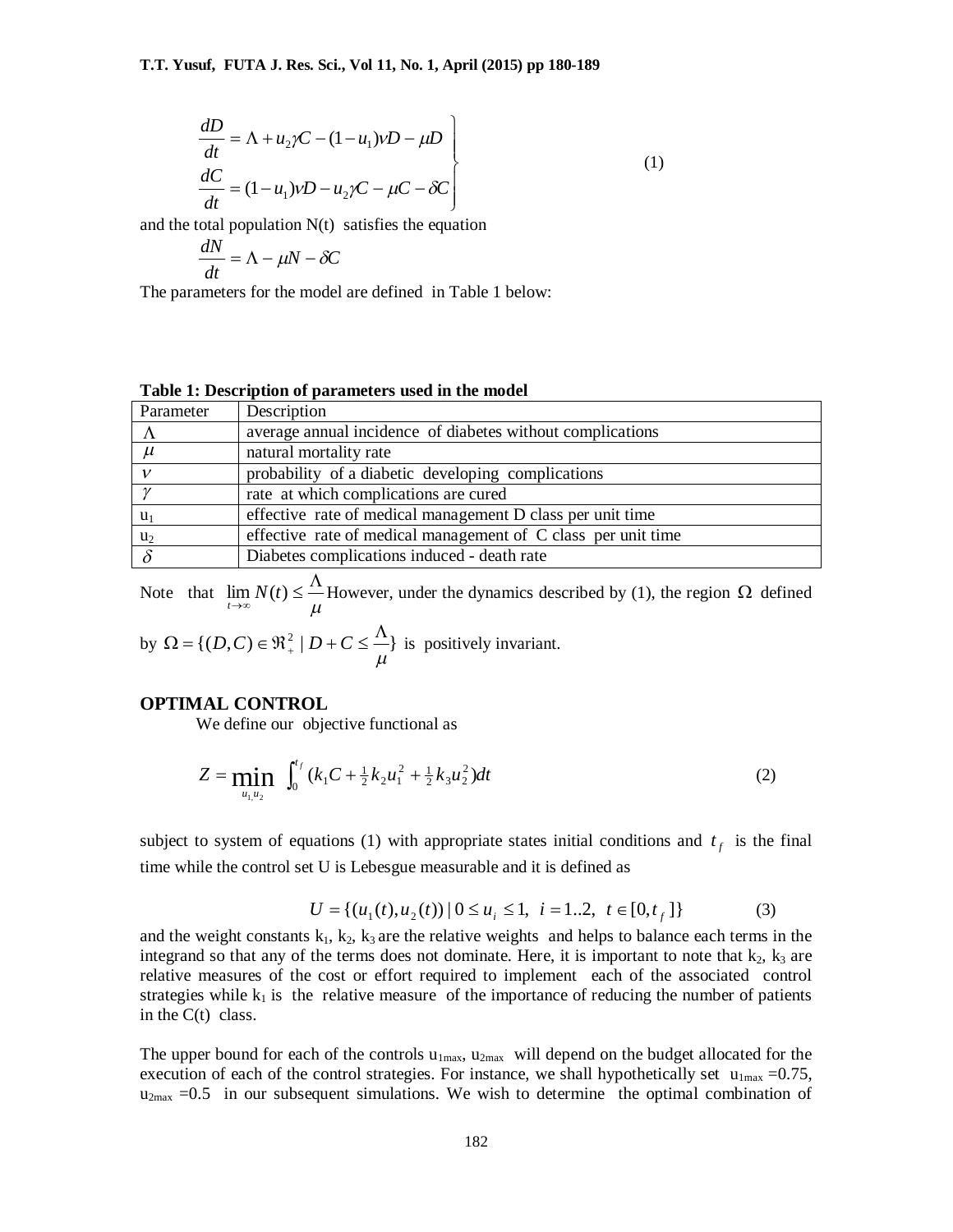controls  $u_1$  and  $u_2$  that will be adequate to minimize cost of implementing the two control strategies as well as reduce the incidence of medical complications among diabetic patients over a fixed time period.

#### **Existence of an optimal control strategy for the problem**

We examine the sufficient conditions for the existence of a solution to the optimal control problem.

*Theorem 1 : There exists an optimal control set*  $(u_1, u_2)$  ; with corresponding solution  $(D^*, C^*)$  to the model system (1)), that minimize Z over U.

#### *Proof 1:*

The existence of the optimal control is guaranteed by the compactness of the control and the state space and the convexity in the problem based on Theorem 4.1 of Chapter III and its corresponding Corollary in (Fleming and Rishel, 1975) . The following non-trivial requirements from Fleming and Rishel's theorem are stated and verified below:

(1) The set of all solutions to the (1) and its associated initial conditions together with the corresponding control functions in U is non empty.

(2) The state system can be written as a linear function of the control variables with coefficients dependent on time and state variables.

(3) The integrand L in equation (2) is convex on U and additionally satisfies

 $L(t, D, C, u_1, u_2) \ge c_1 |(u_1, u_2)|^{\alpha} - c_2$ , where  $c_1, c_2 > 0$  and  $\alpha > 1$ .

We refer to Theorem 3.1 by Picard-Lindelof in (Coddington and Levinson, 1955). Based on this theorem, if the solutions to the state equations are a priori bounded and if the state

equations are continuous and Lipschitz in the state variables, then there exists a unique solution corresponding to every admissible control set in U. Using the fact that for all  $(D, C) \in \Omega$ , all the model states are bounded below and above; then the solutions to the state equations are bounded.

 In addition, it is direct to show the boundedness of the partial derivatives with respect to the state variables in the system and this shows that the system is Lipschitz with respect to the state variables. Thus, the condition 1 holds. As we can observe from the state equations (1), the state equations are linearly dependent on the controls  $u_1$  and  $u_2$ . Thus, condition 2 also holds. To establish condition 3, we observe that the integrand L in our objective functional is convex since it is quadratic in the controls. We only then need

to prove the bound on L. This is shown as below:

$$
L = \frac{1}{2} (k_2 u_1^2 + k_3 u_2^2) + k_1 C,
$$
  
\n
$$
\geq \frac{1}{2} (k_2 u_1^2 + k_3 u_2^2), \qquad \text{sin ce } k_i > 0, \quad i = 1..3,
$$
  
\n
$$
\geq \frac{1}{2} (k_2 u_1^2 + k_3 u_2^2) - (k_2 + k_3), \qquad \text{sin ce } k_2 u_1^2 - k_2 \leq 0 \quad \text{and} \quad k_3 u_2^2 - k_3 \leq 0,
$$
  
\n
$$
\geq \min(\frac{1}{2} k_2, \frac{1}{2} k_3) (u_1^2 + u_2^2) - \beta, \quad \text{where } \beta = k_2 + k_3 > 0,
$$
  
\n
$$
\geq k || (u_1, u_2) ||^2 - \beta, \quad \text{where } k = \min(\frac{1}{2} k_2, \frac{1}{2} k_3) > 0.
$$

#### **Characterization of the optimal controls**

We characterize the optimal controls  $(u_1, u_2)$  which gives the optimal levels for each of the two control strategies and the corresponding states  $(D^*, C^*)$ . The necessary conditions for the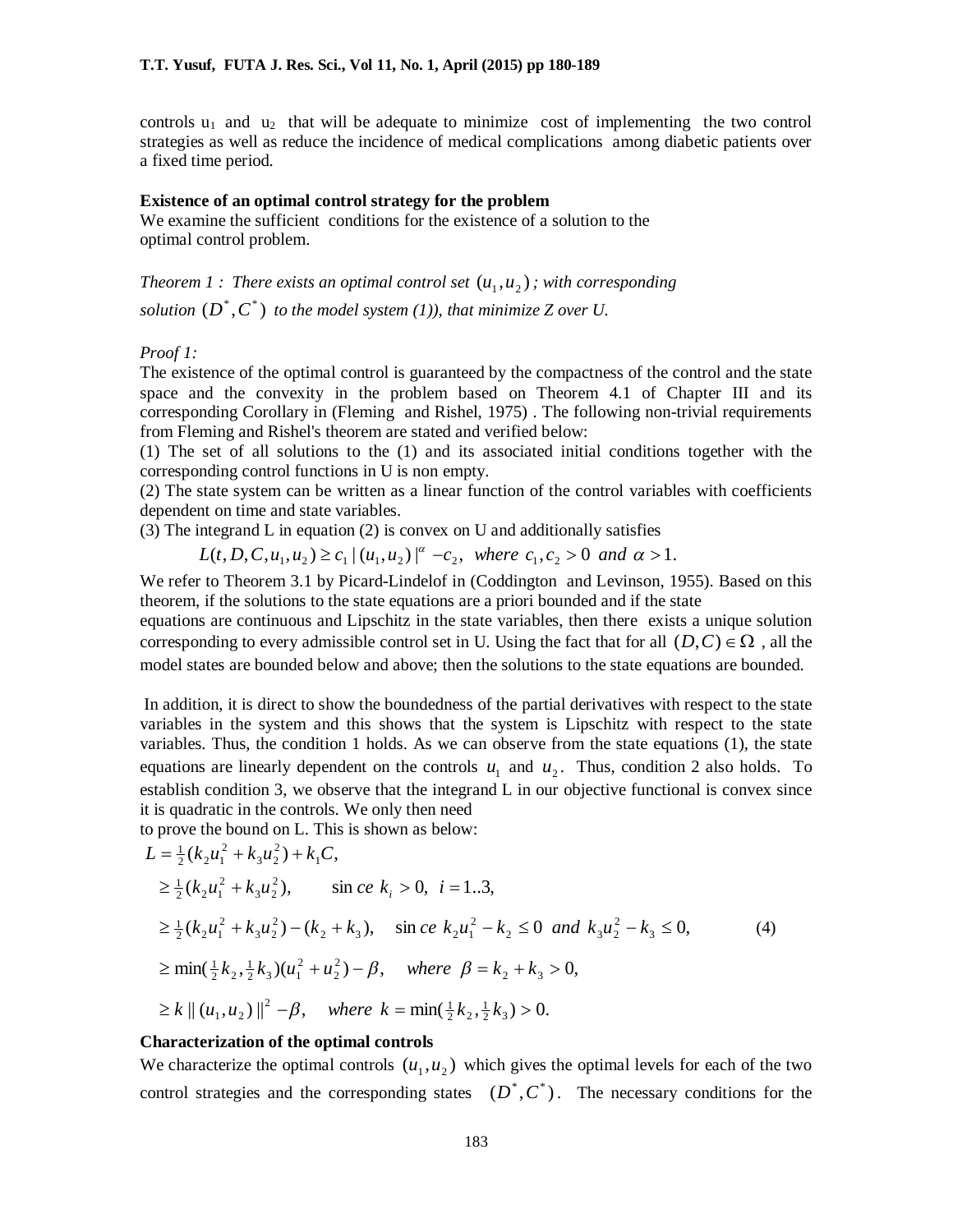optimal controls are obtained using the Pontryagin's maximum principle (Pontryagin *et al.*, 1986) while the terminal conditions on the adjoint variables are obtained based on the transversality condition (Hartl and Sethi, 1982).

**Theorem 2 (Necessary conditions):** Let  $(u_1, u_2) \in U$  be an optimal control with the *corresponding states*  $D^*$  and  $C^*$ : Then, there exist the adjoint variables  $\lambda_1$  and  $\lambda_2$  which *satisfy:*

$$
\begin{aligned}\n\frac{d\lambda_1}{dt} &= V(1 - u_1)\lambda_1 + \mu\lambda_1 - V(1 - u_1)\lambda_2, \\
\frac{d\lambda_2}{dt} &= -k_1 - u_2\gamma\lambda_1 + (u_2\gamma + \mu + \delta)\lambda_2.\n\end{aligned}
$$
\n(5)

*and the transversality conditions yields*

$$
\lambda_1(t_f) = 0, \ \lambda_2(t_f) = 0. \tag{6}
$$

*with the optimal controls defined as follows*

$$
u_1^* = \min \{ \max \left( 0, \frac{(\lambda_2 - \lambda_1)\nu D}{k_2}, u_{1_{\max}} \right\}, \\ u_2^* = \min \{ \max \left( 0, \frac{(\lambda_2 - \lambda_1)\nu C}{k_3}, u_{2_{\max}} \right\} \right)
$$

*Proof 2*

Using Pontryagin's maximum principle, we obtain (5) from

$$
\lambda_1' = -\frac{\partial H}{\partial D}, \quad \lambda_2' = -\frac{\partial H}{\partial C}.
$$
\n(7)

where the Hamiltonian H is given by

$$
H = k_1 C + \frac{1}{2} k_2 u_1^2 + \frac{1}{2} k_3 u_2^2 + \lambda_1 (\Lambda + u_2 \gamma C - (1 - u_1) \gamma D - \mu D)
$$
  
+  $\lambda_2 (1 - u_1) \gamma D - u_2 \gamma C - \mu C - \delta C$  (8)

The transversality condition have the form (6), since all the states are free at the terminal time. As regards  $u^* = (u_1^*, u_2^*)$ \* 1  $u^* = (u_1^*, u_2^*)$ , we differentiate *H* with respect to  $u_1$  and  $u_2$  on *U*.

Thus, the Hamiltonian *H* is maximized with respect to the controls at the optimal control  $(u_1^*, u_2^*)$ \* 1  $u^* = (u_1^*, u_2^*)$ , to obtain  $\mathcal{L}$  $\partial H$ 

$$
\begin{aligned}\n\frac{\partial H}{\partial u_1} &= k_2 u_1 + \lambda_1 v D - \lambda_2 v D = 0, \quad \text{at } u_1 = u_1^*, \\
\frac{\partial H}{\partial u_2} &= k_3 u_2 + \lambda_1 C - \lambda_2 C = 0, \quad \text{at } u_2 = u_2^*.\n\end{aligned}\n\tag{9}
$$

Hence, solving for  $u_1^*$  *and*  $u_2^*$  on the interior sets gives: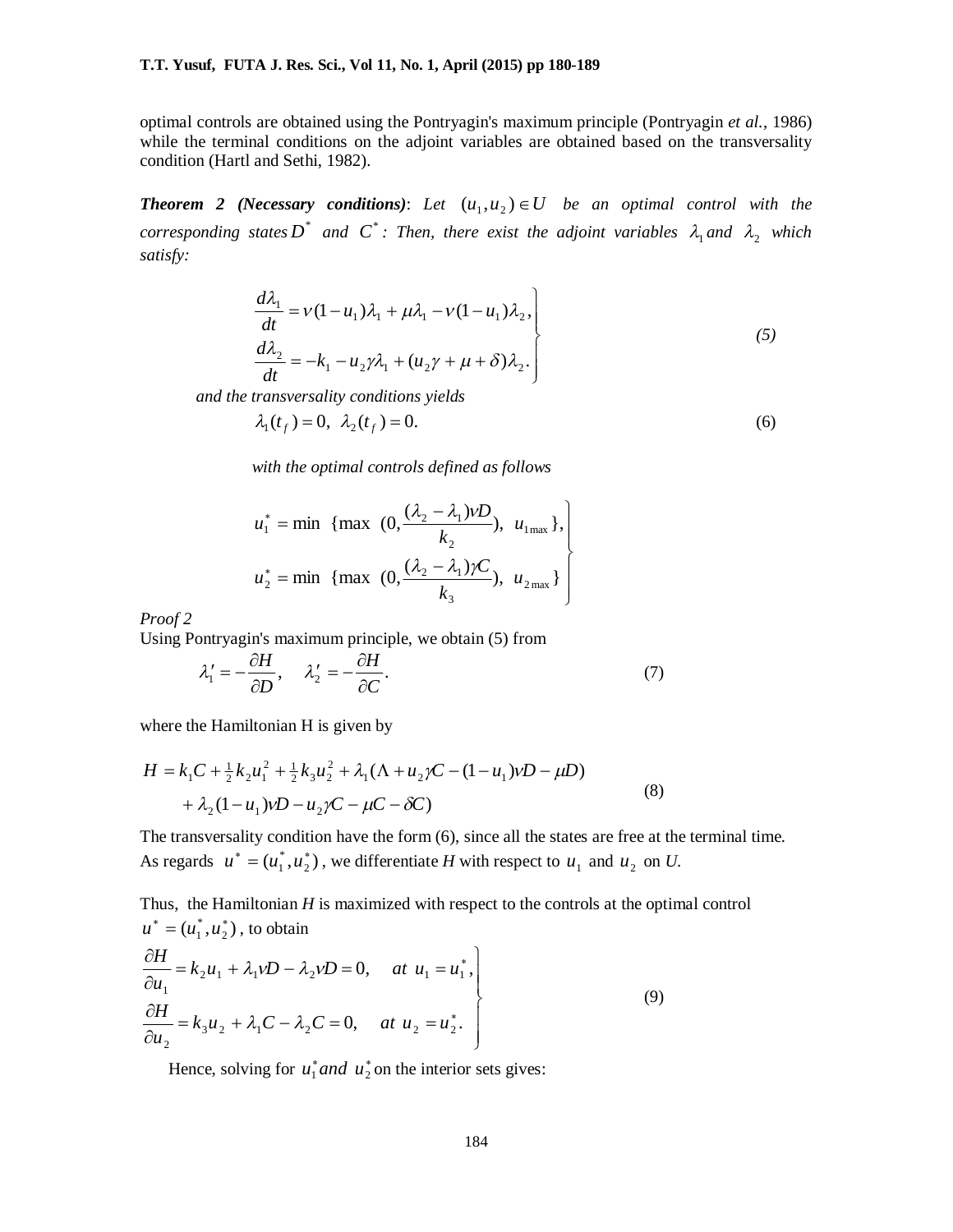$$
u_1^* = \frac{(\lambda_2 - \lambda_1)\nu D}{k_2},
$$
  
\n
$$
u_2^* = \frac{(\lambda_2 - \lambda_1)\gamma C}{k_3}.
$$
\n(10)

We can now impose the bounds  $0 \le u_1 \le u_1$ <sub>max</sub> and  $0 \le u_2 \le u_2$ <sub>max</sub> on the controls to get

$$
u_1^* = \min \{ \max (0, \frac{(\lambda_2 - \lambda_1)\nu D}{k_2}), u_{1\max} \},\
$$
  

$$
u_2^* = \min \{ \max (0, \frac{(\lambda_2 - \lambda_1)\nu C}{k_3}), u_{2\max} \} \}
$$
(11)

Thus, we now have the below optimality system to solve:

$$
D(t)' = \Lambda + u_2^* \gamma C - (1 - u_1^*) \gamma D - \mu D,
$$
  
\n
$$
C(t)' = (1 - u_1^*) \gamma D - u_2^* \gamma C - \mu C - \delta C,
$$
  
\n
$$
D(0) = 564.0, C(0) = 47.0,
$$
  
\n
$$
\lambda'_1(t) = \gamma (1 - u_1^*) \lambda_1 + \mu \lambda_1 - \gamma (1 - u_1^*) \lambda_2,
$$
  
\n
$$
\lambda'_2(t) = -k_1 - u_2^* \gamma \lambda_1 + (u_2^* \gamma + \mu + \delta) \lambda_2,
$$
  
\n
$$
\lambda_1(t_f) = 0, \lambda_2(t_f) = 0.
$$
  
\n(12)

### **SIMULATION OF RESULTS AND DISCUSSION**

We solved the resulting optimality system numerically using a forth order iterative Runge-Kunta scheme. This method solves the model state equations with an initial guess for  $u_1$  and  $u_2$  forward in time; after which it solves the adjoint equations backward in time while the controls are continuously updated based on control equations (11). The computational procedure is done iteratively until results converges (Lenhart, 2007). Using the parameter values  $\Lambda = 6.0$  million,  $v =$ 0.05,  $\mu$  =0.02,  $\partial$  = 0.05,  $\gamma$  = 0.08, taking from (Boutayeb *et al.*, 2004) with  $u_1, u_2 \in$ [0,1],

and the initial population for each of the compartments to be  $D(0)=564.0$  million and  $C(0)=47.0$  million. We simulated the optimality system; assuming the following maximum levels of effectiveness for each of the control strategies:  $u_1 = 0.75$  and  $u_2 = 0.5$ . We investigated three scenarios: the situation where the resources are inadequate to fully manage all diabetics patients with or without complications, so preference are given to patients with complications ( i.e. the weight constants are  $k_1 = 1.0$ ,  $k_2 = 1000$ ,  $k_3 = 1.0$ ; the situation where there is inadequacy of resources with the preference given to patients without complications(i.e. the weight constants are  $k_1 = 1.0, \ \ k_2 = 1.0, \ \ k_3 = 1000$  ); the situation where there is abundance of resources with all diabetic patients medically managed without preference ( i.e.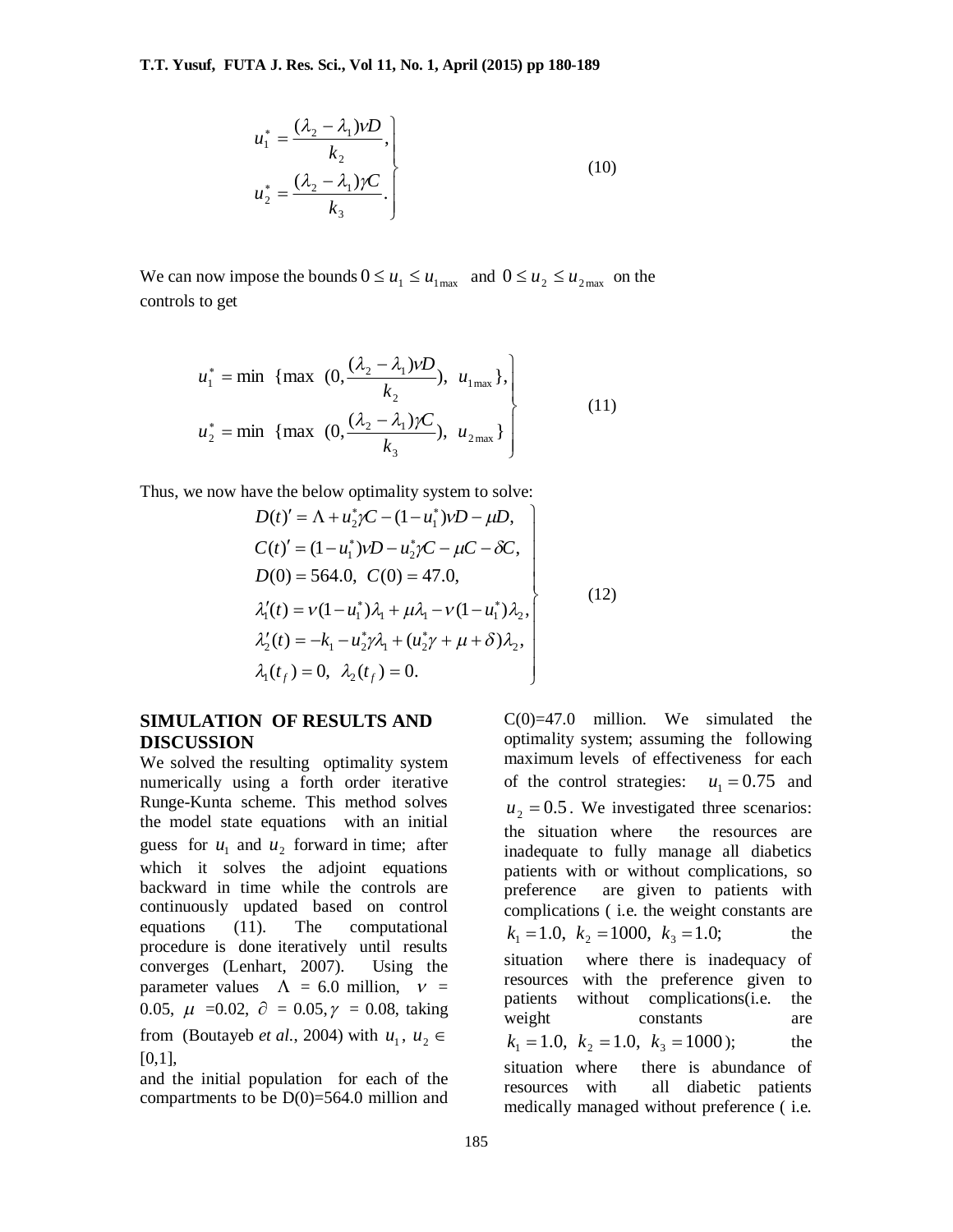



**Figure 2: Number of Diabetic patients with Complications.**



**Figure 3: The marginal cost for the D(t) Class.**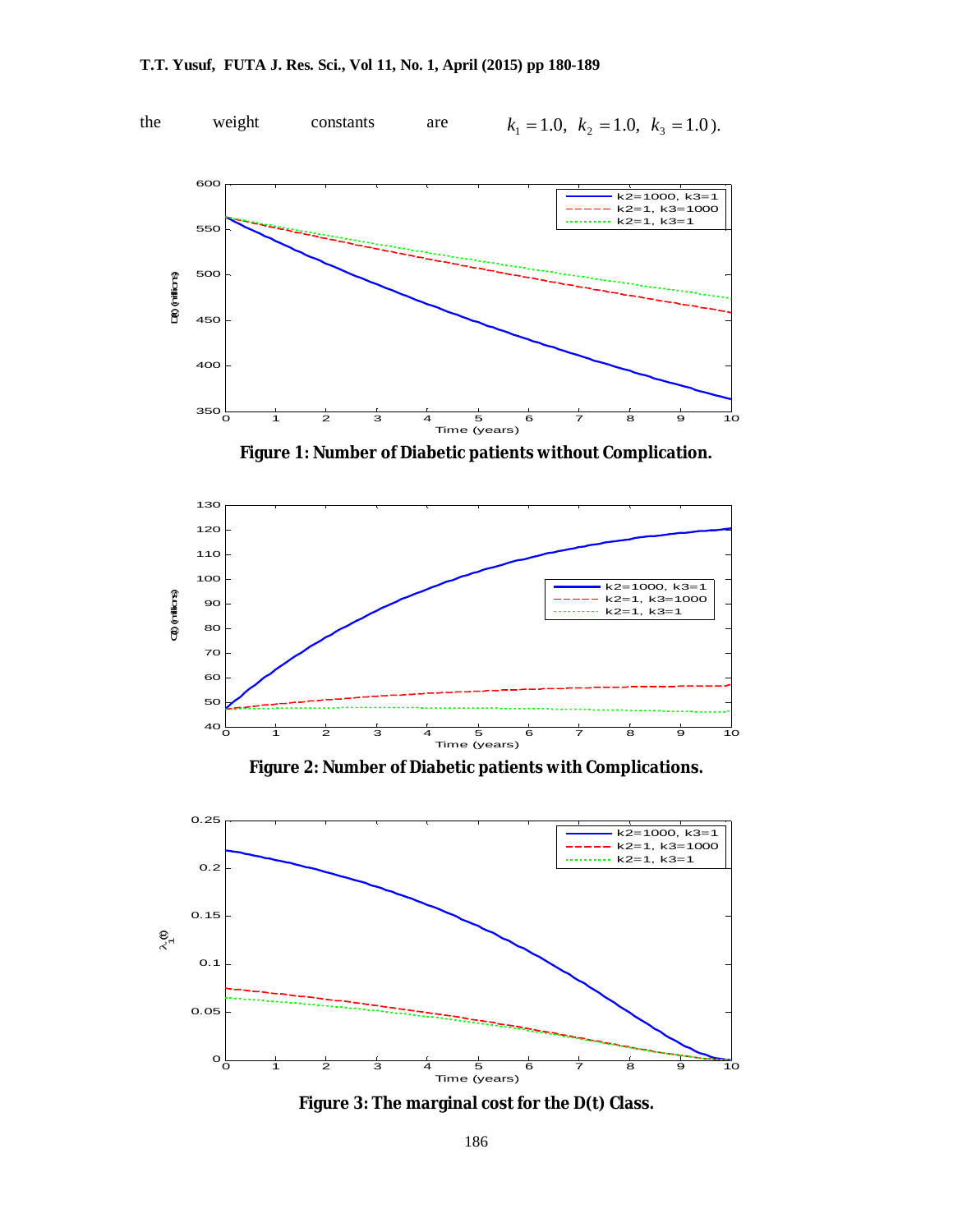

Figure 6: Required Effective rate of  $\mathit{u}_{\text{2}}(t)$  per unit time.

Figures 1 and 2 show the dynamics of the diabetic patients' population without and

with complications respectively under the three scenarios investigated. We observe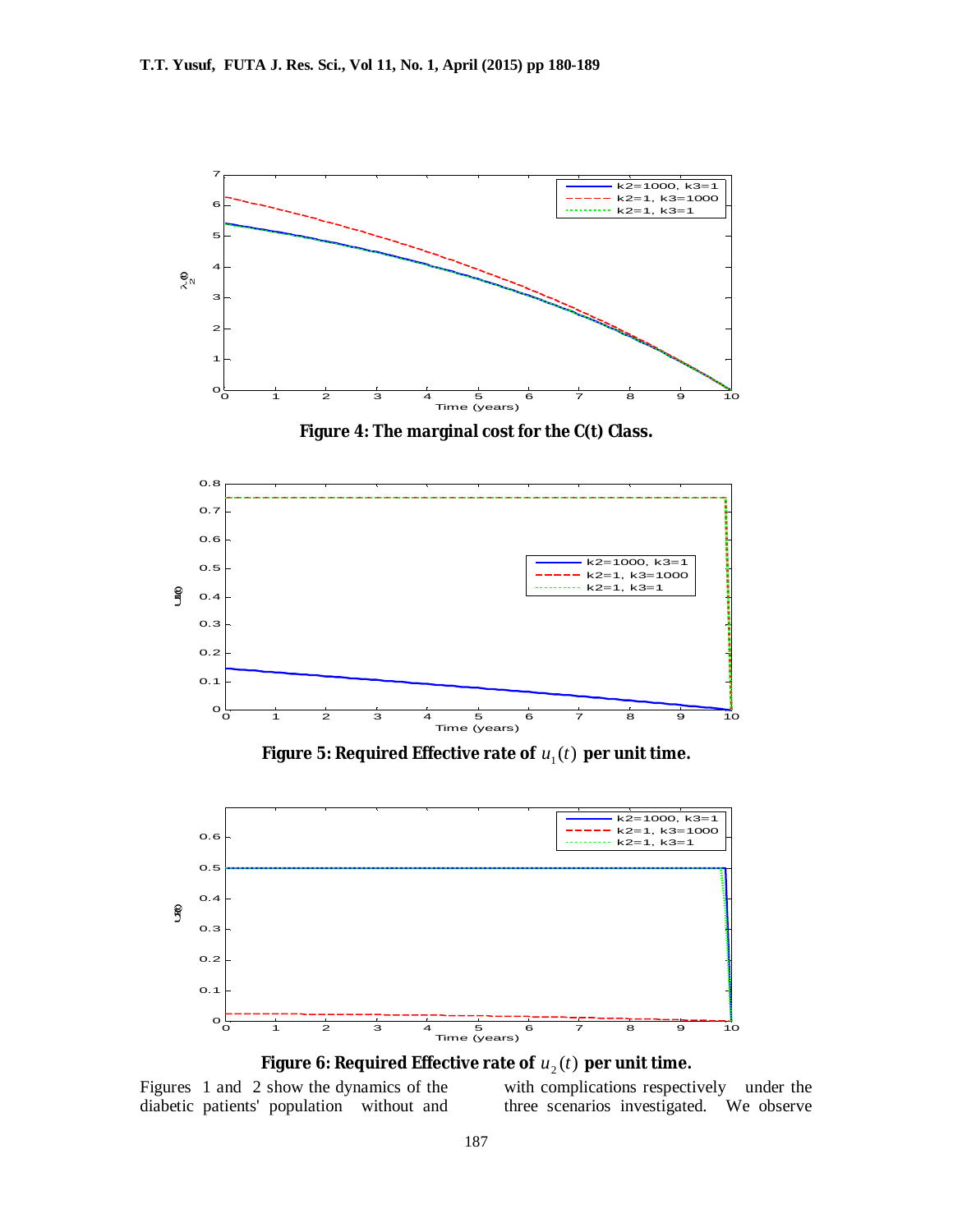that D(t) continues to decrease over time in each of the three scenarios . More importantly, the scenario where preference is given to patients with complications yielded a remarkable reduction in the D(t) class population over the ten year period. However, there is no significant difference in the D(t)class population for the other scenarios. As for the C(t) population, it grows conspicuously under the first scenario, it increases marginally under the second scenario and it remains relatively stable under the third scenario. Aside, there is a marked difference in the  $C(t)$ population profile for each of the three scenarios. Figure 3 shows that the additional cost/effort needed to achieve a single patient reduction in population of the D(t) class is reducing over time for the three scenarios, though this marginal cost per unit time for the first scenario is more than double that for the second and third scenario. Similarly, figure 4 shows that the additional cost/effort needed to achieve an additional single patient reduction in the C(t) class population is decreasing over time for the three scenarios. Although, this cost/effort is relatively higher in the second scenarios than any of the other two scenarios.

# *The two control graphs*

Figures 5 and 6 showed that the maximum effectiveness of each of the control strategies that would be needed to attain optimal outcomes in each of the three scenarios. For instance, under the first scenario, we need to use maximum possible effective rate for control  $u_1$  and as low as 4.0% of the maximum possible effective rate for the control  $u_2$  in order to achieve optimal outcome. In general, the results show that the scenario where the resources available is enough to medically manage all diabetics patients with or without complications gives the best optimal outcome. This is so because it yielded the least number of patients in the C(t) class, with not too high population in D(t) class while the marginal costs of achieving an additional single patients reduction in D(t)

and C(t) is decreasing over time. Nevertheless, for situation where the resources are inadequate, our results show that the scenario where preference are given to patients without complications yielded the better optimal outcome.

# **CONCLUSION**

We presented a modified deterministic model for controlling the incidence of medical complications in a diabetic patients' population. We, then formulated an optimal control problem subject to the model dynamics with the goal of minimizing the number of diabetic patients with complications together with the cost of managing diabetic patients with/without complications using two different control strategies. We proved the existence and uniqueness of the optimal control and characterized the controls based on Pontryagin's Maximum principle. We solved the resulting optimality system numerically.

Our results showed that in a situation where the resources are inadequate to medically manage all the patients, preference should be giving to those without complications to ensure that they stay out of complications. This however requires the maximum possible effectiveness for the control strategies targeting the patients without complications while the required effectiveness for the control strategy for managing diabetic patients with complications remains relatively low. This notwithstanding, the best optimal outcome is accomplished when all diabetic patients with or without complications are medically managed. This later outcome requires that resources are in abundance to implement the control strategies and that the maximum possible effectiveness of each of the two control strategies are met almost all-through the time period under consideration.

# **REFERENCES**

**Boutayeb, A., Twizell, E., Achouayb, K. and Chetouani, A.** (2004). A mathematical model for the burden of